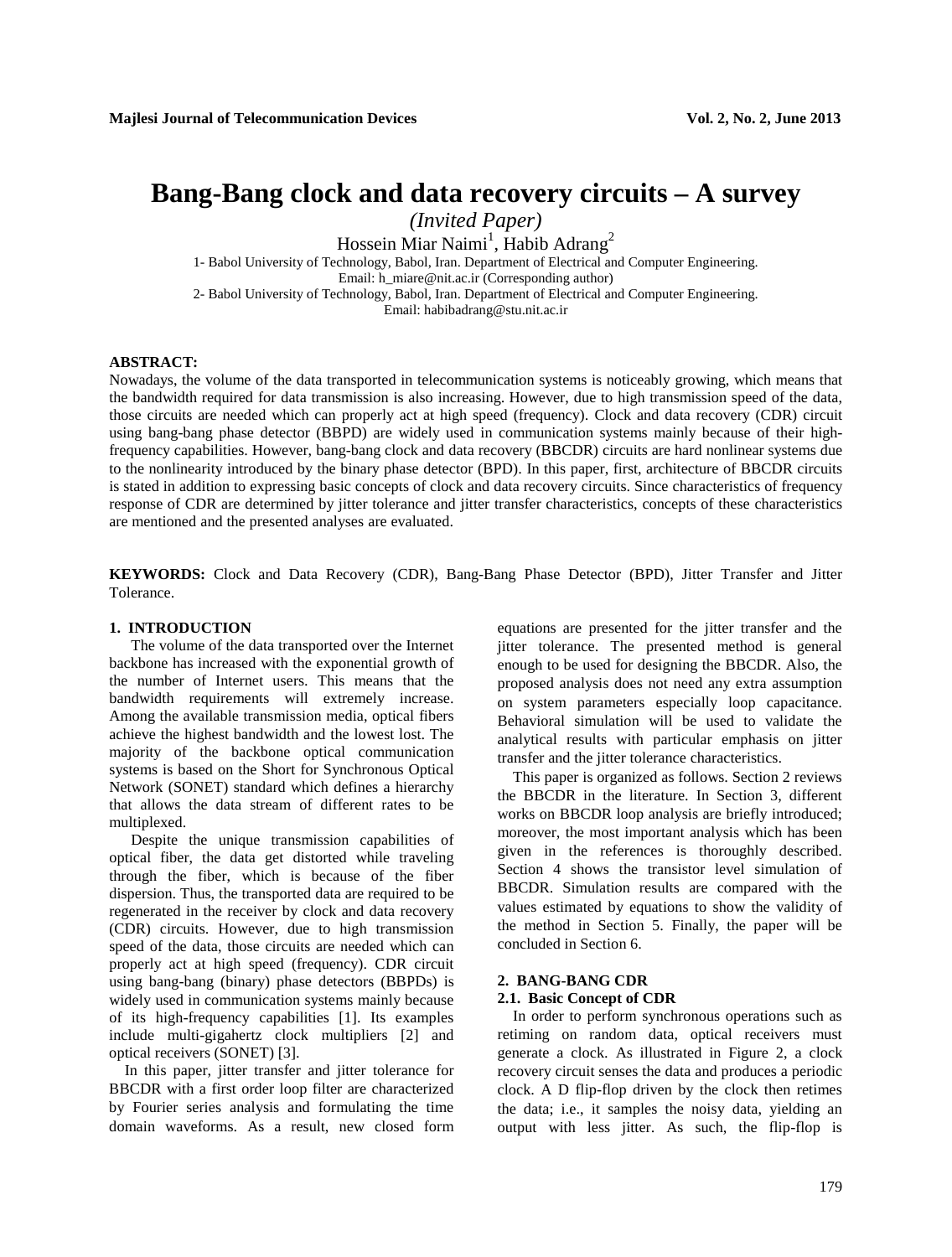sometimes called a "decision circuit". Note that the zero crossing of the received data are corrupted by noise and jitter whereas those at the flip-flop output area as "clean" as the recovered clock itself. This removal of timing errors forms the essence of data retiming [4] [5].

 The clock generated in the circuit of Figure 2 must satisfy three important conditions. (1) It must have a frequency equal to the data rate; e.g., a data rate of 10 Gb/s (each bit 100 ps wide) translates to a clock frequency of 10 GHz (with a period of 100 ps). (2) It must bear a certain phase relationship with respect to data, allowing optimum sampling of the bits by the clock. As exemplified by the waveforms shown in Figure 3, if the rising edges of the clock coincide with the midpoint of each bit, then the sampling occurs farthest from the preceding and following data transitions, providing maximum margin for jitter and other timing uncertainties. (3) It must exhibit a small jitter as it is principal contributor to the retimed data jitter [4] [5].



**Fig.2.** Transfer characteristic of the



**Fig.3.** Optimum sampling of noisy data

#### **2.2. Alexander (Bang-Bang) Phase Detector**

The most commonly used bang-bang phase detector is the circuit proposed by Alexander [4] [5]. Figure 4(a) illustrates the Alexander PD principle, also known as the "early-late" detection method. Using three data samples,  $S_1-S_3$ , taken by three consecutive clock edges, the PD can determine whether a data transitions, all three samples are equal and no action is taken. If the falling edge of the clock leads (is "early"), then the last sample,  $S_3$ , is unequal to the first two. Conversely, if the clock lags (is "late"), then the last two samples,  $S_2$ and  $S_3$ , are equal but unequal to the first sample,  $S_1$ . Thus,  $S_1 \oplus S_2$  and  $S_2 \oplus S_3$  provide the early-late information: (a) if  $S_1 \oplus S_2$  is high and  $S_2 \oplus S_3$  is low, then the clock is late; (b) if  $S_1 \oplus S_2$  is low and  $S_2 \oplus S_3$ 

is high, then the clock is early; (c) if  $S_1 \oplus S_2 = S_2 \oplus S_3$ , then no data transition is present.

The foregoing observations lead to the circuit topology shown in Figure 4(b) [4] [5]. Flip-flop  $FF_1$ samples  $S_1$  and S3 on the rising edge of clock and flipflop  $FF<sub>2</sub>$  delayed the result by one clock cycle. Flip-flop  $FF_3$  samples  $S_2$  on the falling edge of clock and flipflop FF4 delayed this sample by half a clock cycle.

As depicted in Fig 4(c), the first rising edge of clock samples a high data level. The second rising edge of clock then accomplishes two tasks: it produces a delayed version of the first sample at the output of  $FF_2$ , and it samples the low level on the input data. The values of  $S_1$  and  $S_2$  are therefore valid for comparison at  $t=T_1$ , remaining constant for one clock period.

On the first falling edge of clock in Figure  $4(c)$ , FF<sub>3</sub> samples a high level on the input data and on the next rising edge,  $FF_4$  reproduces this level. The key point here is that the choice of clock phases for the four flipflops ensures that  $S_1$ ,  $S_2$  and  $S_3$  reach valid levels for comparison at  $t=T_1$ , and remain at three levels for one clock period. As a result, the XOR gates generate valid outputs simultaneously.

As shown in Figure (4), if the clock is late  $(\Delta \varphi \le 0)$ , X assumes a high level for each data transition and Y a low level. Thus, the average PD output,  $(X-Y)_{ave}$ , remains at a high positive value. Conversely, if  $Δφ>0$ , then  $(X-Y)_{ave}$ , assumes a high negative value.

The advantage of BBPD over linear phase detectors is that BBPD exhibits a very high gain in the vicinity of  $\Delta \varphi = 0$  and is able to operate at higher speeds. Since, in linear detector and in the case of phase difference exists, a pulse proportional to the phase difference is generated; however, if frequency is high, the width of the produced pulse would be very narrow. In other words, the average output value of the PD would be very small and, as a result, the voltage required for adjusting frequency would not be provided and CDR would not properly work. But, if there is large or small phase difference, due to having very high gain BBPD produces constant and large voltage in the output to move the CDR loop toward the lock. In other words, BBPD output has two distinct and deterministic levels; depending on the sign of the input phase-difference. This has led to its application at higher speed (frequency).

The transfer characteristic of a BBPD is shown in Figure (5). The output of BBPD is  $+1$  and  $-1$  for positive and negative phase errors, respectively. Thus, CDR based on BPD (BBCDR) is a nonlinear system due to the inherent nonlinear phase to voltage transfer function of the BBPD. Thus, unlike a linear CDR, the analysis of a bang–bang loop is complicated.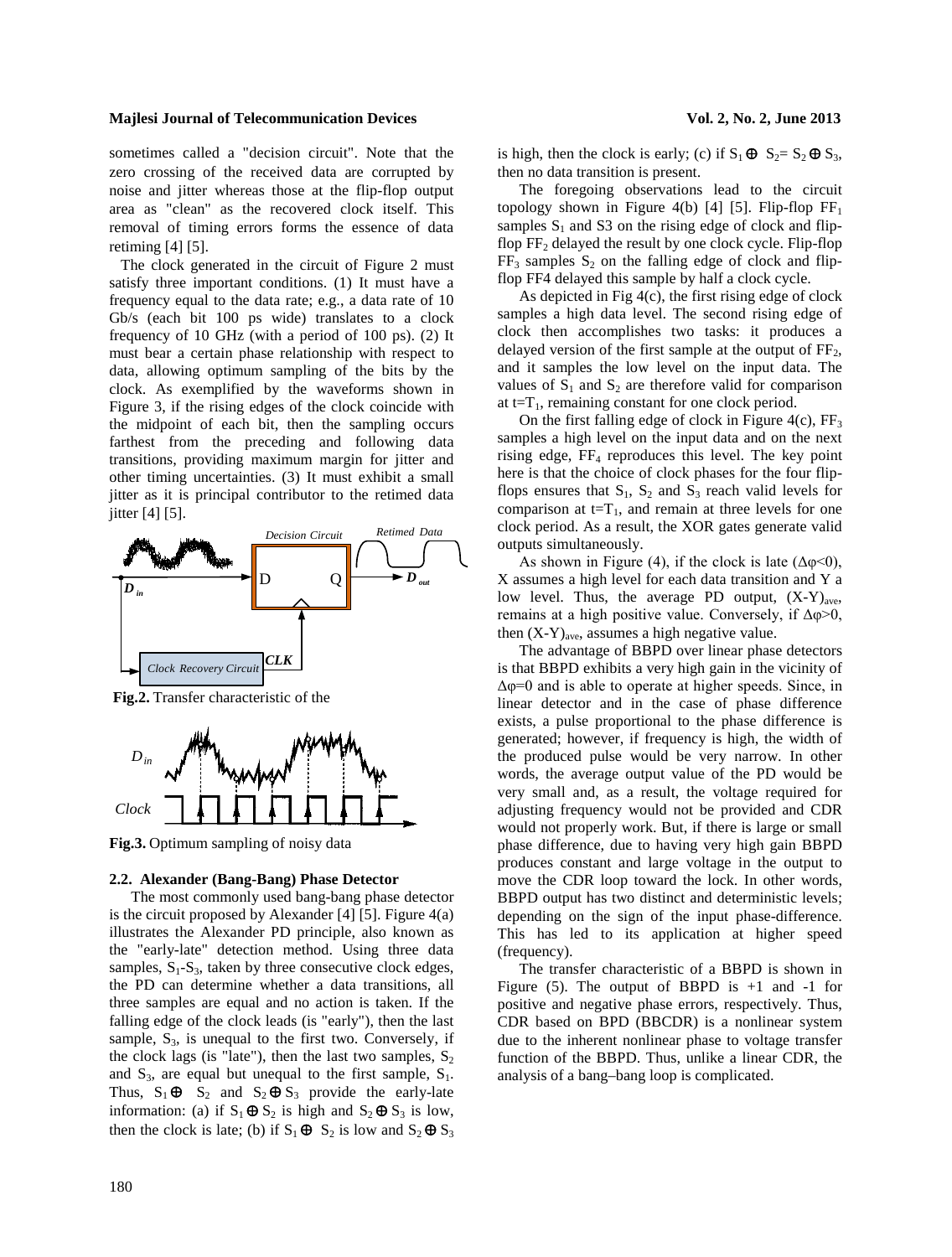

(a)



**Fig.4.** (a) Three-point sampling of data by clock, (b) Alexander phase detector, and (c) its waveforms.



**Fig.5.** Transfer characteristic of the BBPD.

 $+ \pi$ 

−1

# **2.3. BBCDR Architecture**

In general terms, the CDR architecture is similar to that of the PLL. The only difference is in the type of phase detector. The important point is that, in contrast to the phase detector in PLL which deals with periodic the input signal, the input data are random in the CDR. Also, considering that every bit of input data is recovered by one clock period in the CDR, data frequency (bit rate) is half of the clock (VCO) frequency. But, the frequency of the compared signals in the PLL (input and output signals of the PLL) is not equal in the input of phase detector. Using linear detectors, CDR relatively meets the needs of a system. However, for high speed applications, the CDR based on bang-bang detector is used. Since, in the CDR with linear phase detector a pulse proportional to the phase difference is produced. But, if frequency is high, the produced pulse width would be very narrow; in other words, the average value of the voltage generated in the linear PD output would be very small and, consequently, the required voltage for adjusting frequency would not be provided. Then, a long time would be required to provide sufficient voltage. Therefore, locking time would be long. But, in a bangbang detector, in the case of small or large phase difference, constant and large voltage would be produced in the output in order to rapidly lock the CDR loop. These two important differences cause a distinction between the detectors used in CDR and the conventional PLL.

Figure (6) shows a block diagram of typical second order BBCDR which is composed of a data sampler bang- bang PD, a charge-pump or V/I converter, a first order loop filter and a voltage-controlled oscillator (VCO) [5]-[9]. The PD detects the phase difference between the data-sampling clock and the center of the incoming data and generates late or early signals for the charge-pump or V/I converter. The charge-pump supplies the loop filter that includes  $R_p$ ,  $C_p$  according to the signals generated by the PD. The voltage over the loop filter is the VCO control voltage and determines the frequency and phase of the sampling clock. With this feedback mechanism, the data-sampling clock tracks the center of the incoming data bits, and the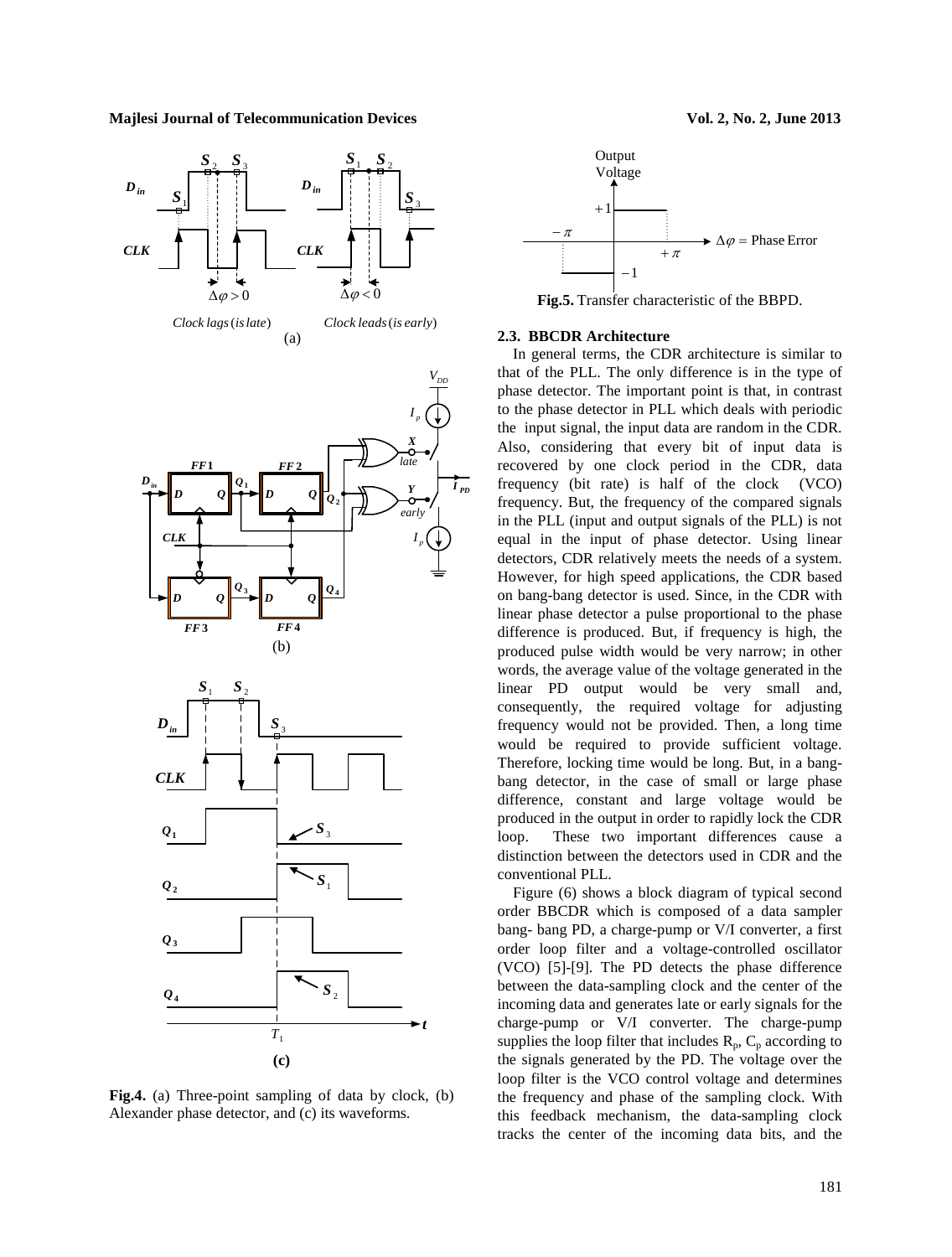clock to which the data is synchronized will be recovered in the receiver.

In some practical systems, a second capacitor is usually added in parallel with  $R_p$  and  $C_p$  and it increases the loop filter order to two. This capacitor is used to suppress the sudden jump on the VCO control voltage produced by charge injection and clock feed through of the two switches and improves the transient characteristics. If this capacitor is much smaller than  $C_p$ , for example about one-fifth to one-tenth of  $C_p$ , the time domain waveforms and frequency response remain relatively unchanged and are similar to those of the first order loop filter [5]-[9]. As a result, in this paper the added capacitor  $(C_2)$  is chosen much smaller than  $C_p$  and the BBCDR with a first order loop filter is analyzed.

The phase-domain model of the BBCDR has been shown in Figure (7) [5]-[9]. This model was implemented for a behavioral simulation to verify the accuracy of the derived equations. In Fig. 3,  $K_{VCO}$  is the VCO gain and  $I_n$  is the charge pump current. Here,  $\varphi_{\text{in}}(t)$  and  $\varphi_{\text{out}}(t)$  denote the excess phases of the input and output, respectively.



**Fig.6.** Structure of the second order CDR with a bangbang phase detector and First-order loop filter.



**Fig.7.** Phase domain model of the second order CDR based on bang-bang phase detector.

### **3. BBCDR JITTER ANALYSIS**

The response of CDR to jitter is of extreme importance in most applications. Since, the jitter at the input leads to bit error at the output of CDR therefore,

jitter analysis is very important for evaluating the performance of BBCDR. Therefore, the concept of jitter is first introduced in this paper. In an ideal PLL or CDR, the input or output signals are an ideal sinusoid at the frequency of  $\omega_0=2\pi f_0=2\pi/T_0$  and can be expressed as  $A\cos(\omega_0 t)$ . Thus, the period is constant and the zero-crossing points occur at exactly integer multiples of  $T_0$ . But, in actual PLL or CDR, the input or output signals can be generally considered as  $A\cos[\omega_0 t + \varphi_n(t)]$ , where,  $\varphi_n(t)$  indicates random phase variations caused by internal and external noise sources. Also,  $\varphi_n(t)$  is called the excess phase. Since frequency is the derivative of phase, it can be imagined that  $\varphi_n(t)$  causes small random changes in frequency. In other words,  $\varphi_n(t)$  causes variation of the period of signal from its ideal value. Here, the zero-crossing may not occur at integer multiples of  $T_0$ . Therefore, the deviation of each period from ideal value in time is called jitter. It can be concluded that  $\varphi_n(t)=0$  means the signal with no jitter.

In practical digital communication standards, the specification of the CDR frequency response is determined by jitter tolerance and jitter transfer characteristics. Jitter transfer characteristic can be considered as a gain by which the CDR attenuates or amplifies input jitter. This characteristic is indeed the same as the close loop transfer function. The frequency domain characteristic of jitter transfer must meet some requirements. First, the BBCDR loop bandwidth should be very small. Second, the peak of the jitter transfer must not be greater than a specific value. The amount of peaking in the jitter transfer must be less than 0.1 dB for SONET standard. So, the analysis of peaking is required. If the value of jitter peaking exceeds a definite level, a jump will occur in the amplitude of the output phase in the jitter frequency close to  $f<sub>C</sub>$ . Then, the output phase may not track the input phase, which leads to bit error. On the other hand, long-haul networks employ many data regenerators in the signal pass and periodically suppress the effect of fiber nonidealities. It is therefore important to minimize the jitter accumulated through the chain of the repeaters, i.e. each repeater must provide a small jitter bandwidth. Furthermore, since the equivalent jitter transfer function of a cascade of regenerators is given by the product of the individual transfer functions, the amount of jitter peaking per generator must be so small that tens of them still yield acceptable peaking [5].

In the CDR, since the incoming data may exhibit substantial noise and experience considerable attenuation, the data bits must be ideally sampled by the recovered clock at their midpoints so as to provide maximum distance from the decision threshold and data transition points. The jitter tolerance characteristic determines the peak-to-peak amplitude of the input jitter for a given jitter frequency, which can be applied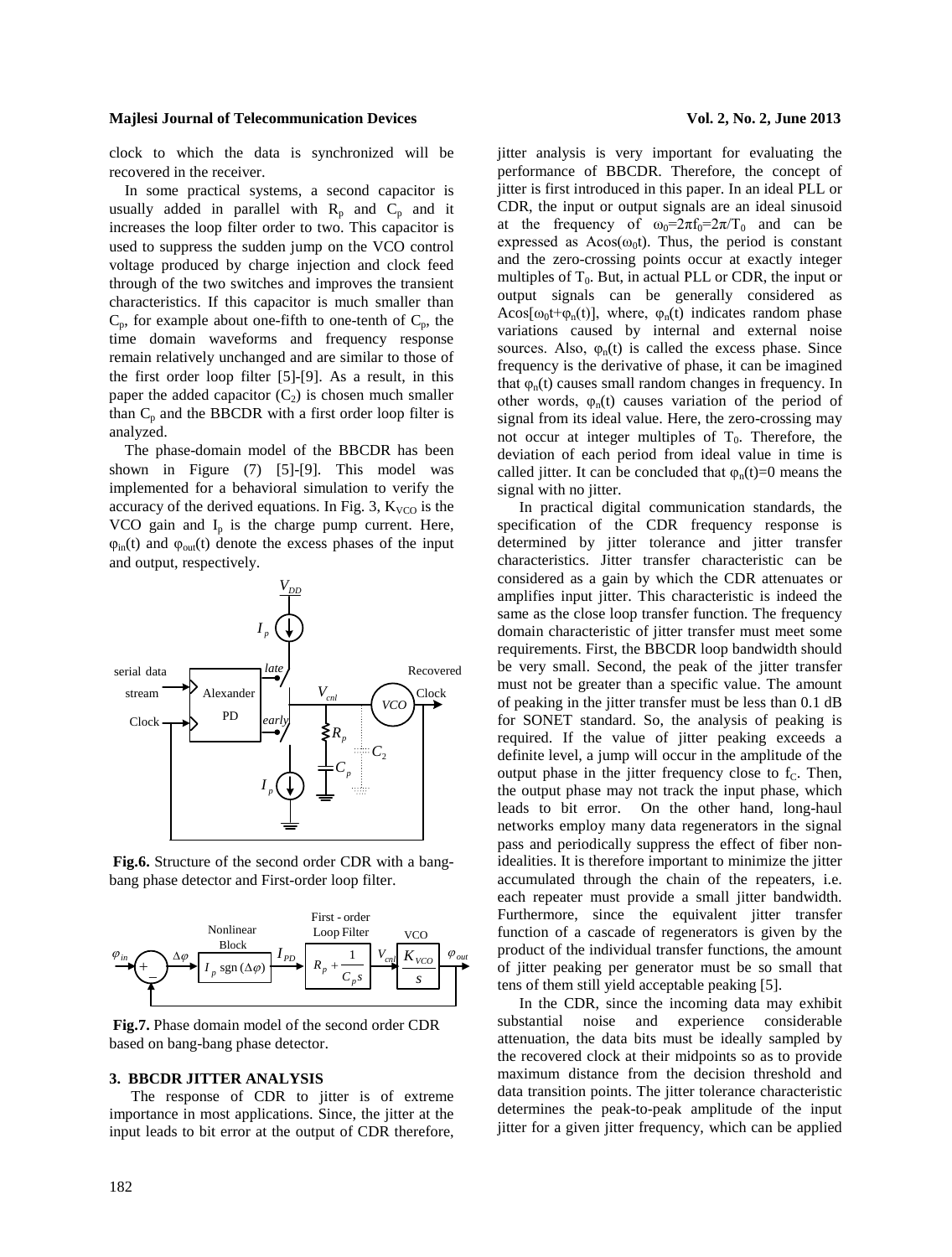to the CDR input without worsening the bit error rate (BER).

Thus, designers are still looking for the ways to design loop parameters and estimate the frequency response characteristic. Therefore, the first step is accurate analysis of the CDR loop.

Many efforts have been made to analyze the nonlinear loop dynamic of BBCDR [10]-[19]. However, almost none of these references have provided an analysis for designing the CDR directly so a more general analysis should be implemented. The effect of jitter can be accurately analyzed using Markov models but their applicability has been limited to firstorder loop (without loop filter capacitor) [10]–[12]. Also, in [13] modeling and designing BBCDR with first order loop was presented. In [14], the effect of non-accumulative reference clock jitter (referred to as the input jitter throughout) on the output jitter in second-order BBPLL was modeled as a 2-D Markov chain. In [15], the steady-state analysis of BBCDR was performed for the cases with no jitter in the input and the value of output jitter amplitude was derived. However, jitter transfer and jitter tolerance characteristics have not been presented. Moreover, [16] and [17] mainly focus on the characterization of the jitter transfer and tolerance of BBCDR in response to large sinusoidal input jitters. In [16], the jitter transfer properties were investigated for the first order BBCDR (without loop capacitor) and in [17], an approximation was used to introduce a linear model of a second-order bang–bang loop and the slewing effect was utilized to derive expressions for jitter transfer, jitter tolerance and jitter generation. However, in [17], the analysis method was based on a large off-chip value assumption for the loop filter capacitor [18] and by this assumption, the voltage variations across loop capacitor have been ignored in obtaining the jitter transfer characteristic. In addition, for calculating the jitter tolerance characteristic at low jitter frequencies, the loop filter resistor effect has been neglected and only the capacitor has been considered in the calculations. But along with the increase of frequency, the effect of resistor will be considered and the voltage variations of capacitor are ignored. On the other hand, the off-chip capacitor increased the number of external components and pin count; also, it coupled noise from off-chip to the control voltage of the voltage-controlled oscillator (VCO) in the CDR block. Another issue was that the bond wire inductor drastically increased the highfrequency impedance of the loop filter and made the CDR more sensitive to high-frequency noise [18].

#### **3.1. Jitter Transfer Analysis**

The jitter transfer function is defined as the ratio of the output signal jitter to the jitter applied on the input versus frequency. Jitter transfer can be considered as a

gain by which the CDR attenuates or amplifies input jitter. Jitter transfer must meet some specifications. Figure (8) shows the requirements for jitter transfer. As an example, in the SONET OC-48, the cutoff frequency,  $f_C$ , is 2MHz and the peaking is 0.1 dB [5].



**Fig.8.** Jitter transfer curve [5].

In binary CDR, the jitter transfer function strongly depends on the input jitter magnitude. Thus, the linear models cannot be applied to binary CDR analysis.

As shown in Figure (7), the transfer function from  $I_{\text{PD}}$  to  $\varphi_{\text{out}}$  is equal to

$$
F(s) = \frac{\varphi_{out}}{I_{PD}}(s) = \frac{K_{VCO}}{C_P} \left[ \frac{R_P C_P s + 1}{s^2} \right]
$$
 (1)

Thus, the differential equation can be obtained by calculating the inverse Laplace transform of (1)

$$
\frac{d^2 \varphi_{out}}{dt^2} = K_{VCO} R_P \frac{dI_{PD}}{dt} + \frac{K_{VCO}}{C_p} I_{PD}
$$
 (2)

Where,  $I_{\text{PD}}=I_{\text{P}}\text{sgn}(\Delta\varphi)$ . For negligible jitter peaking and jitter frequency close to  $f<sub>C</sub>$ , the waveforms of the BBCDR have typical prototypes shown in Figure (9). Also, as the input jitter frequency exceeds  $f<sub>C</sub>$ , the output jitter magnitude begins to fall as shown Figure (10). It can be reasonably assumed that all of the waveforms are symmetric around origin and have the same period of  $T_{\rm P}$ . Where,  $T_{\rm P}$  is the period of the applied input sinusoidal jitter. It should be noted that, as shown in Fig.5, there is a little peaking in the output phase at jitter frequencies near to  $f_c$ , which means definitely,  $\varphi_{\text{out}}$ is larger than  $\varphi_{\text{in}}$ . The waveform of  $\varphi_{\text{out}}$  and  $\varphi_{\text{in}}$  for  $0 \lt t \lt t_{\text{max}}$  has been shown in Figure (9) in a larger scale. Therefore, if  $0 < t < t_{max}$  then  $\Delta \varphi < 0$  and I<sub>PD</sub>= -I<sub>P</sub>.

As depicted in Figure (9), the output of the nonlinear component,  $I_{\text{PD}}$  is a periodic square wave and the derivative of it with respect to time causes the production of impulse functions plotted in Figure (11).

Using Fourier series, the periodic function  $I_{PD}(t)$  can be expanded as:

$$
I_{PD}(t) = a_0 + \sum_{n=1}^{+\infty} [a_n \cos(n\omega_p t) + b_n \sin(n\omega_p t)]
$$
 (3)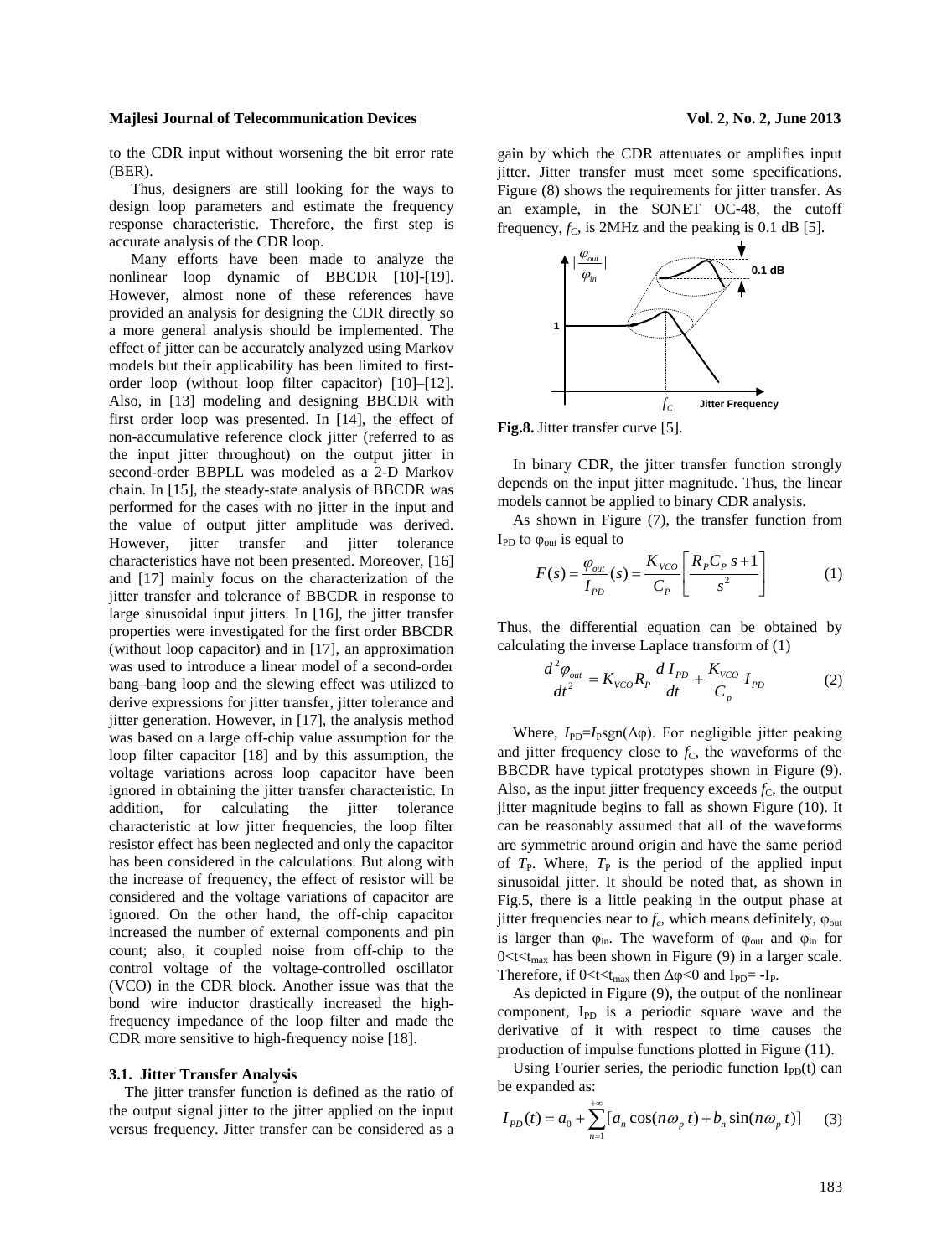Where, the Fourier coefficients a<sub>i</sub>'s and b<sub>i</sub>'s are generally the function of  $I_p$  and  $\omega_p$ , determined by



**Fig.9.** Waveforms of the BBCDR with first-order loop filter at jitter frequency close to  $f_c$ .



**Fig.10.** Waveforms of the BBCDR with first-order loop filter as jitter frequency exceeds  $f_C$ .



Fig.11. Waveform of dI<sub>P</sub>/dt.

$$
a_0 = \frac{1}{T_p} \int_0^{T_p} I_{PD}(t) dt
$$
 (4)

$$
a_n = \frac{2}{T_p} \int_0^{T_p} I_{p}f(t) \cos(n\omega_p t) dt \qquad , \quad \omega_p = \frac{2\pi}{T_p} \qquad (5)
$$

$$
b_n = \frac{2}{T_p} \int_0^{T_p} I_{p} (t) \sin(n\omega_p t) dt
$$
 (6)

As depicted in Fig.9, due to the odd nature of  $I_{PD}(t)$ ,  $a_0=a_n=0$ , according to (6):

$$
b_n = \frac{4I_P}{2n\pi} [(-1)^n - 1] = -\frac{4I_P}{n\pi} \quad , \text{ for } n \text{'s odd} \tag{7}
$$

As a result,  $I_{PD}(t)$  can be rewritten as follow:

$$
I_{PD}(t) = -\frac{4I_P}{\pi} \sum_{n=1}^{\infty} \frac{1}{n} \sin(n\omega_p t)
$$
 (8)

As shown in Figure (11), for  $0 \le t \le T_P$ ,  $dI_{PD}/dt$  can be defined as follow

$$
dI_{PD} / dt = 2I_P[-\delta(t) + \delta(t - T_p / 2)]
$$
 (9)

Thus, the Fourier coefficients of  $dI_{PD}/dt$  are obtained as follows

$$
a_0 = 0 \tag{10}
$$

$$
a_n = -\frac{8I_P}{T_p} \quad , \quad n = odd \tag{11}
$$

As shown in Figure (11), since  $dI_{PD}(t)/dt$  is an even function,  $b_n=0$ . Therefore, the Fourier series of  $dI_{PD}(t)/dt$  is

$$
\frac{dI_{PD}}{dt} = -\frac{4\omega_p}{\pi} I_p \sum_{n=1}^{+\infty} \cos(n\omega_p t)
$$
 (12)

Substituting  $(9)$  and  $(14)$  into  $(2)$ , we have

$$
\frac{d^2 \varphi_{out}}{dt^2} = \sum_{n=1}^{+\infty} a_n \cos(n\omega_p t) + b_n \sin(n\omega_p t)
$$
  
= 
$$
\sum_{n=1}^{+\infty} A_n \cos(n\omega_p t + \theta_n)
$$
 (13)

where,

$$
a_n = -\frac{4}{\pi} I_P K_{VCO} R_P \omega_p \tag{14}
$$

$$
b_n = -\frac{4}{n\pi} \frac{I_P K_{VCO}}{C_P}
$$
 (15)

$$
A_n = \sqrt{a_n^2 + b_n^2} \tag{16}
$$

$$
\theta_n = \tan^{-1}(b_n / a_n) \tag{17}
$$

As depicted in Figure (9),  $\varphi_{\text{out}}(t)$  is a continuous time signal and the Fourier series can be obtained by double integration of (13) as follows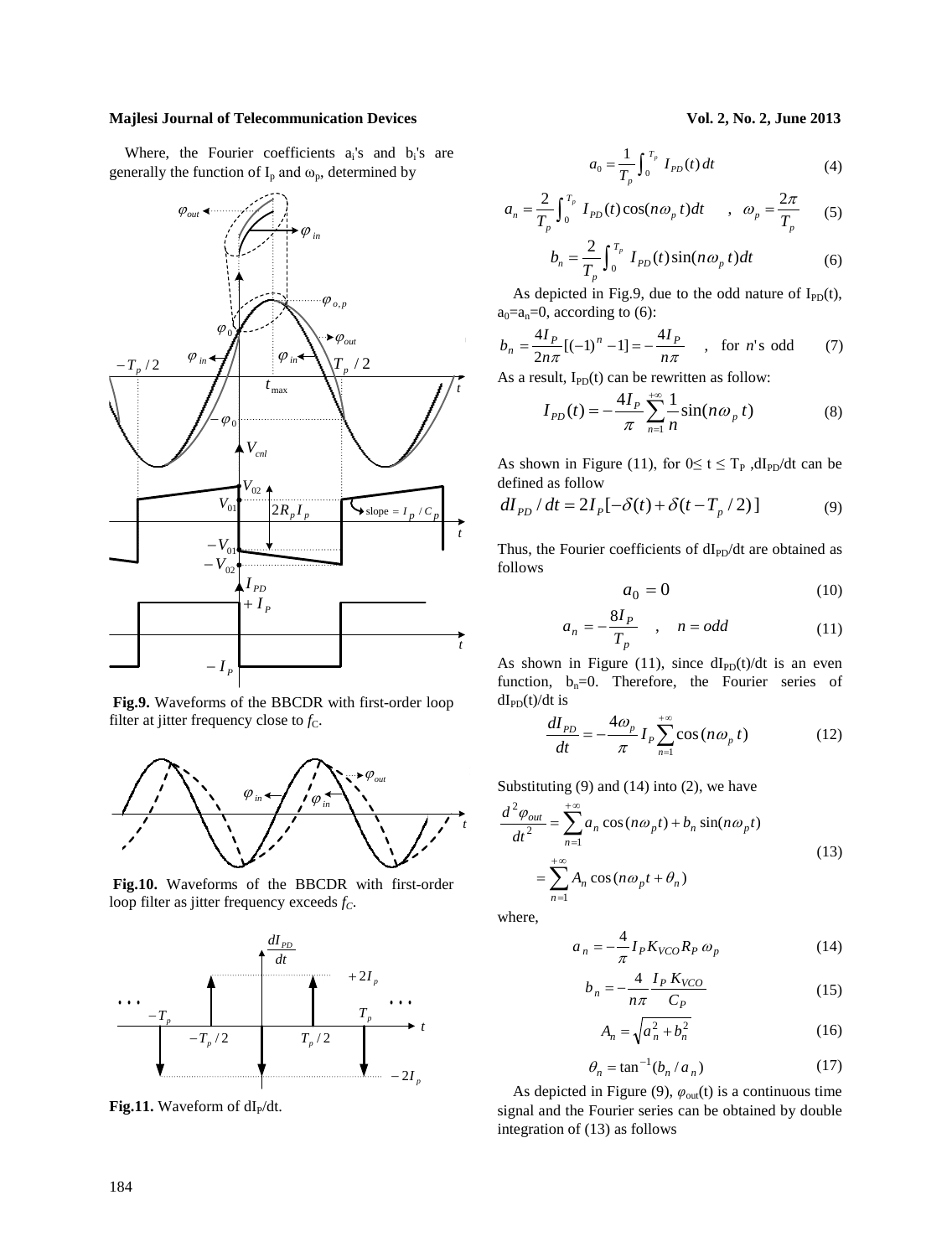$$
\varphi_{out}(t) = \sum_{n=1}^{+\infty} -\frac{A_n}{(n\omega_p)^2} \cos(n\omega_p t + \theta_n)
$$
 (18)

Note that the output jitter magnitude consists of various harmonics. From  $(1)$  the linear block  $F(s)$  has low-pass properties, i.e.

$$
|F(j\omega_p)| \gg |F(jn\omega_p)|
$$
 for  $n = 2,3,...$  (19)

This implies that higher-order harmonics in the output of the BBCDR will be filtered out significantly and therefore, these higher-order harmonics can all be neglected in the analysis in comparison with the magnitude of fundamental component. In other words, from (18) the amplitude of *n*th harmonic is attenuated in a ratio of  $1/n^2$ . Therefore, we only need the fundamental term in the Fourier series. It follows as

$$
|\varphi_{\text{out}}|_{\text{max}} = \varphi_{\text{o},p} \approx \frac{A_1}{\omega_p^2}
$$
 (20)

Assuming, the input jitter magnitude is equal to  $\varphi_{i,p}$ , and the value of the jitter peaking is approximately zero, at jitter frequencies close to  $f_c$ , still  $|\varphi_{o,p} / \varphi_{i,p}| = 1$ . It follows that

$$
\begin{split} |\frac{\varphi_{o,p}}{\varphi_{i,p}}| &= \frac{1}{\varphi_{i,p}} \frac{A_1}{\omega_p^2} = \frac{1}{\varphi_{i,p}} \frac{\sqrt{a_1^2 + b_1^2}}{\omega_p^2} \\ &= \frac{1}{\varphi_{i,p} \omega_p^2} \sqrt{\left(\frac{4}{\pi} K_{VCO} R_P I_P \omega_p\right)^2 + \left(\frac{4}{\pi} \frac{K_{VCO}}{C_P} I_P\right)^2} = 1 \end{split} \tag{21}
$$

And finally the equation for the corner frequency is as (22).

$$
\varphi_{i,p}^2 \omega_p^4 - (K_V R_p C_p)^2 \omega_p^2 - K_V^2 = 0 \tag{22}
$$

where

$$
K_V = \frac{4K_{VCO}I_P}{\pi C_P} \tag{23}
$$

Equation (22) can be used to derive an approximate value for the -3db bandwidth  $(\omega_P)$  of the jitter transfer.

It is therefore possible to approximate the entire jitter transfer with a first order low pass filter as (24)

$$
\frac{\varphi_{\text{out}}}{\varphi_{\text{in}}} (s) = \frac{1}{1 + \frac{s}{\omega_p}}
$$
(24)

As expected, it can be seen from (22) that in binary CDR, the bandwidth of the jitter transfer depends on the input jitter magnitude  $(\varphi_{i,p})$ .

Note that, the above analysis is valid when the value of the jitter peaking is approximately zero. This is equivalent to the large damping factor in the vicinity of  $\omega_{\rm P}$ . Thus, this condition should be met. Jitter peaking does not occur when the maximum output phase stays smaller than the maximum input phase. In order words, the expression (25) should be satisfied.

$$
\varphi_{o,p} \le \varphi_{i,p} \tag{25}
$$

Using (21), the following important result can be derived.

$$
\frac{1}{\omega_p^2} \sqrt{\left(\frac{4}{\pi} K_{VCO} R_p I_p \omega_p\right)^2 + \left(\frac{4}{\pi} \frac{K_{VCO}}{C_p} I_p\right)^2} \le \varphi_{i,p} \qquad (26)
$$

Equation (26) is generally used for designing the BBCDR loop parameters to meet SONET jitter transfer requirements (loop bandwidth and jitter peaking). The design methodology for the CDR is described as follows

1) The parameters  $\omega_P$  and input jitter amplitude ( $\varphi_{i,p}$ ) are given.

2) Having the VCO gain, the on-chip loop capacitor  $(C_p)$  and the reasonable value for loop resistor, the charge pump current  $I_p$  can be easily obtained from (28). As a result, jitter peaking is negligible.

#### **3.2. Jitter Tolerance Analysis**

In the CDR, since the incoming data may exhibit substantial noise and experience considerable attenuation, the data bits must be ideally sampled by the recovered clock at their midpoints so as to provide maximum distance from the decision threshold and data transition points. This concept is shown in Figure (12). For slowly varying jitter at the incoming data, the recovered clock tracks the phase variations in order to accurately sample the data to avoid increasing the BER. For rapidly varying jitter, the clock can not fully track the input phase variations and thus fail to sample the data optimally and create a greater BER. The jitter tolerance determines the peak-to-peak amplitude of the input jitter for a given jitter frequency, which can be applied to the CDR input without worsening the bit error rate (BER) of  $10^{-12}$ . Jitter tolerance represents the ability of the CDR to recover an incoming serial data correctly despite the applied jitter. As illustrated in Figure (13), the specification is typically described by a jitter tolerance mask as a function of the jitter frequency. As an example, in the SONET OC-48, the CDR must withstand a peak-to-peak jitter of 15 UI [UI=Unit Interval] if the jitter frequency varies at a rate below 100Hz [5].



**Fig.12.** Noiseless data sampled by clock.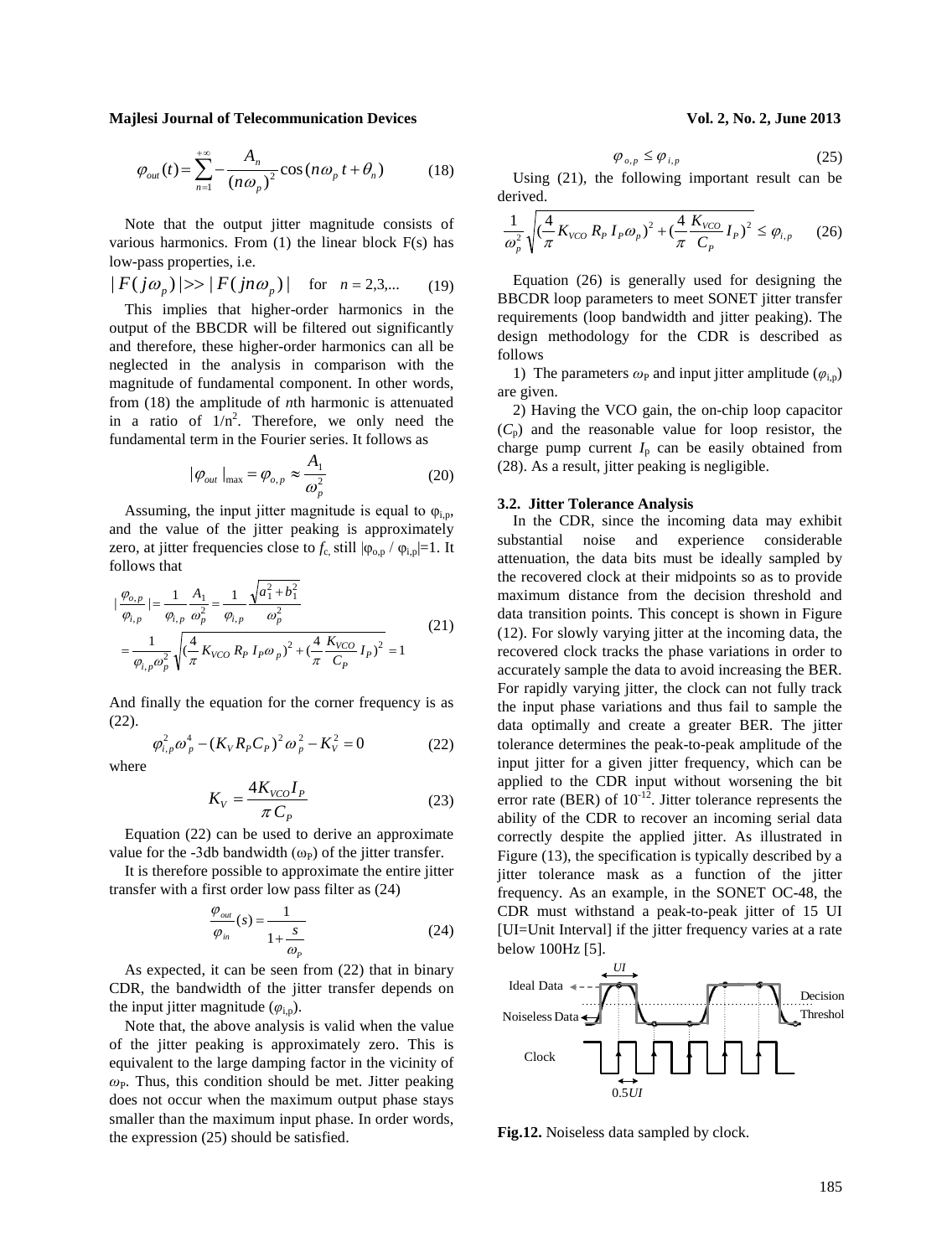In order to achieve good jitter tolerance, high bandwidth is required so that the CDR can track the jittery input signal and be able to recover the incoming serial data. On the contrary, jitter transfer compliance is achieved by limiting the bandwidth of the CDR to ensure that higher frequency jitter is reduced. However, in binary CDR, the loop bandwidth cannot be defined in a given value because the loop bandwidth strongly varies with the input jitter magnitude.



**Fig.13.** Jitter tolerance mask.

When input jitter frequency exceeds the loop bandwidth frequency, the output jitter magnitude begins to fall as shown in Figure (14). It is instructive to quantify the jitter tolerance of a typical CDR loop and compare the result with the mask shown in Fig. 8. At a given jitter frequency, we must increase the magnitude of the input excess phase,  $\varphi_{in}(t)$ , until the bit error rate begins to rise. In other words, the phase error,  $Δφ$ , approaches π [= half unit interval (UI)], bringing the sampling edge of the clock close to the zerocrossing points of data. Thus, an approximate condition to avoid increasing the BER is as follows [17]:

$$
|\Delta \varphi|_{\text{max}} = |\varphi_{in}(t) - \varphi_{out}(t)|_{\text{max}} \le \frac{1}{2}UI = \pi
$$
 (27)

The input signal is sinusoid waveform and can be expressed as follows:

$$
\varphi_{in}(t) = -\varphi_{i,p} \sin(\omega_p t - \theta_0)
$$
\n(28)

Where,  $\sin\theta_0 = \varphi_0/\varphi_{i,p}$ . Our objective is to determine  $\varphi_0$ . According to [19],

$$
\varphi_{out}(t) = \begin{cases} K_{VCO} \left( \frac{1}{2} \frac{I_p}{C_p} t^2 + R_p I_p t + \frac{I_p T_p}{4C_p} t \right) + \varphi_0, & -T_p / 2 \le t < 0 \\ K_{VCO} \left( -\frac{1}{2} \frac{I_p}{C_p} t^2 - R_p I_p t + \frac{I_p T_p}{4C_p} t \right) + \varphi_0, & 0 \le t \le T_p / 2 \end{cases}
$$

(29)

 $\varphi_{\text{out}}(t)$  at  $0 \le t \le T_P/2$  can be simplified as

$$
\varphi_{out}(t) = at^2 + bt - \frac{1}{2} a T_p t + \varphi_0 \tag{30}
$$



**Fig.14.** Waveforms of the BBCDR with first-order loop filter as jitter frequency exceeds loop bandwidth frequency.

where

$$
a = -0.5 K_{VCO} I_p / C_p \tag{31}
$$

$$
b = -K_{VCO}R_p I_p \tag{32}
$$

According to Figure 14, since  $\varphi_{\text{out}}(0) = \varphi_0 = \varphi_{\text{out}}(T_{\text{P}}/2)$ , using (30) we have

$$
\varphi_0 = -a(\frac{T_p}{2})^2 - b\frac{T_p}{2} + \frac{1}{2}aT_p\frac{T_p}{2} - \varphi_0
$$
\n(33)

and,

$$
\varphi_0 = -b \frac{T_p}{4} = -\frac{\pi}{2} \frac{b}{\omega_p}
$$
\n(34)

Similar to the discussion of section  $(3.1)$ , we consider only the fundamental term of  $\varphi_{\text{out}}(t)$  from (13) as follows:

$$
\varphi_{out}(t) \approx -\frac{a_1}{\omega_p^2} \cos{(\omega_p t)} - \frac{b_1}{\omega_p^2} \sin(\omega_p t)
$$
 (35)

Where,  $a_1 = -4I_P K_{VCO} R_p \omega_p / \pi$  and  $b_1 = -4I_P K_{VCO} / (\pi C_p)$ . Using (31) and (32),  $a_1$  and  $b_1$  can be represented as follows:

$$
a_1 = 4b\omega_p / \pi \tag{36}
$$

$$
b_1 = 8a/\pi \tag{37}
$$

Therefore, by substituting (36) and (37) into (35), the approximate output phase can be rewritten as follows: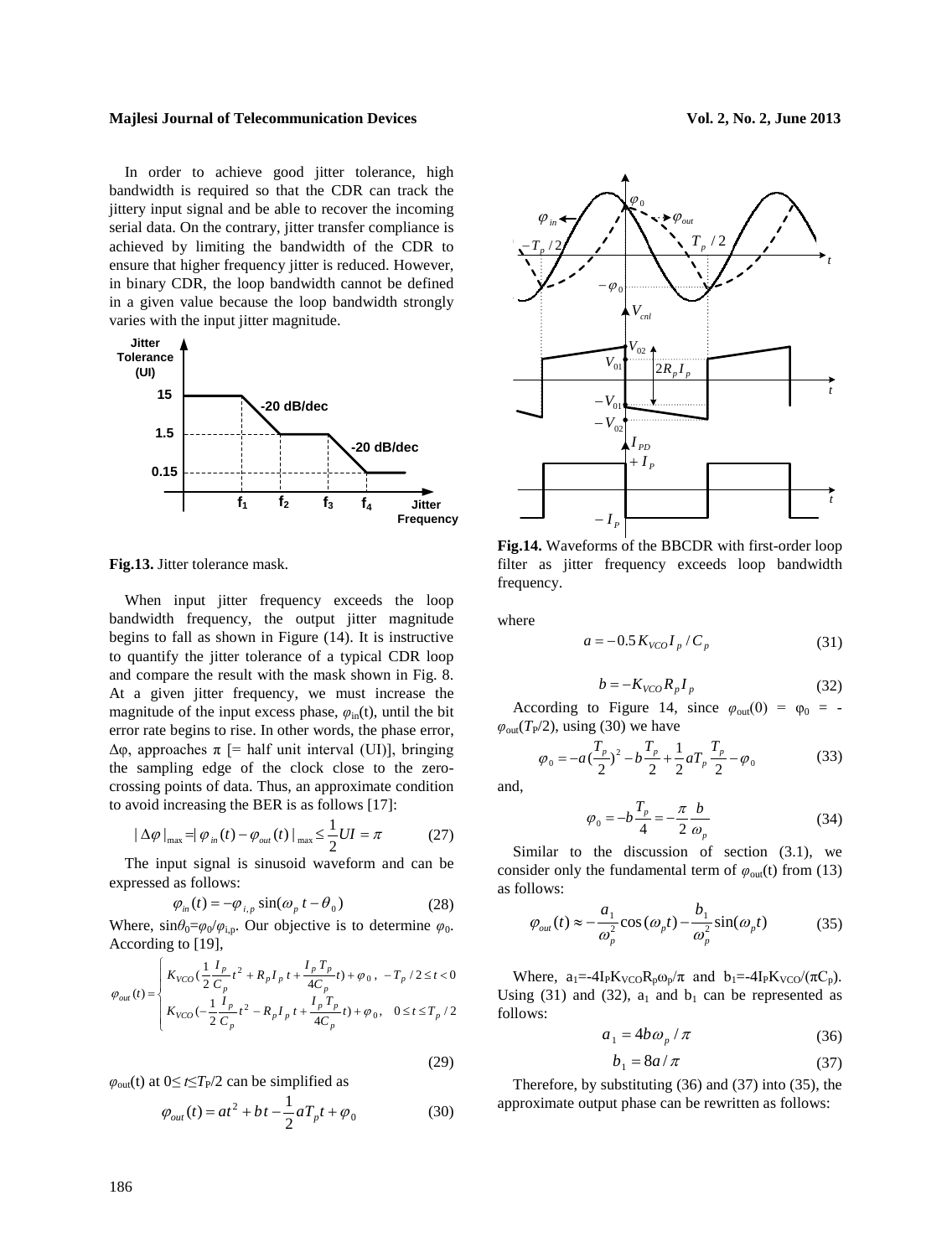$$
\varphi_{\text{out}}(t) \approx -\frac{4}{\pi} \frac{b}{\omega_p} \cos \omega_p t - \frac{8}{\pi} \frac{a}{\omega_p^2} \sin \omega_p t \tag{38}
$$

Therefore, from (28) and (38) we get

$$
\Delta \varphi \approx \varphi_{in}(t) - \varphi_{out}(t)
$$
  
=  $(\varphi_{i,p} \sin \theta_0 + \frac{4}{\pi} \frac{b}{\omega_p}) \cos \omega_p t$   
 $-(\varphi_{i,p} \cos \theta_0 - \frac{8}{\pi} \frac{a}{\omega_p^2}) \sin \omega_p t$  (39)

From (28) and (34),  $\varphi_{i,p}$ sin $\theta_0 = \varphi_0 = -\pi b/(2\omega_p)$  and we have

$$
\varphi_{i,p} \cos \theta_0 = \varphi_{i,p} \sqrt{1 - \frac{\varphi_0^2}{\varphi_{i,p}^2}} = \sqrt{\varphi_{i,p}^2 - \varphi_0^2}
$$
(40)

Replacing  $\varphi_0$  and (40) into (39), the phase error is obtained as follows

$$
\Delta \varphi \approx \left(-\frac{\pi}{2} \frac{b}{\omega_p} + \frac{4}{\pi} \frac{b}{\omega_p}\right) \cos \omega_p t
$$
  
 
$$
- \left(\sqrt{\varphi_{i,p}^2 - \left(\frac{\pi}{2} \frac{b}{\omega_p}\right)^2} - \frac{8}{\pi} \frac{a}{\omega_p^2} \right) \sin \omega_p t
$$
 (41)

Thus, the maximum phase error is calculated as follows

$$
|\Delta \varphi|_{\text{max}} = [(-\frac{\pi}{2} + \frac{4}{\pi})^2 (\frac{b}{\omega_p})^2 + (\sqrt{\varphi_{i,p}^2 - (\frac{\pi}{2} \frac{b}{\omega_p})^2} - \frac{8}{\pi} \frac{a}{\omega_p^2})^2]^{1/2}
$$
(42)

Equating  $Δφ<sub>max</sub>$  to π yields the maximum tolerable input jitter can be obtained as follows

$$
G_{JT} = \varphi_{i,p}
$$
  
=  $\left[ \left( \sqrt{\pi^2 - \left( \frac{b}{\omega_p} \frac{8 - \pi^2}{2\pi} \right)^2} + \frac{8}{\pi} \frac{a}{\omega_p^2} \right]^2 + \left( \frac{\pi}{2} \frac{b}{\omega_p} \right)^2 \right]^{1/2}$ 

(43)

The above equation contains two poles at the origin and two zeros. Consequently, as depicted in Figure (15),  $|G_{JT}|$  falls at a rate of 40 dB/dec for  $\omega_p < \omega_{p1}$  and at 20 dB/dec for  $\omega_{p1} < \omega_p < \omega_{p2}$ , approaching 1/2 UI [= $\pi$ ] for  $\omega_p > \omega_{p2}$ . The SONET mask is also plotted in this figure.

Equation (43) indicates that the jitter tolerance is proportional to VCO gain, CP current and filter resistor while inversely proportional to the smaller capacitor in the filter.

A comparison of the presented analysis with simulation results will be demonstrated in Section 5.



**Fig.15.** SONET jitter tolerance mask and jitter tolerance of a BBCDR.

# **4. TRANSISTOR LEVEL SIMULATION OF THE BBCDR**

In order to validate the proposed analysis and modeling approach a BBCDR circuit operating at 2.5- Gb/s has been designed and simulated in 0.18-μm CMOS technology using HSPICE. The corresponding loop parameters are calculated using the design methodology described in Section 3. In this design, the CDR is designed for  $\pi$  input jitter amplitude although the loop parameters varied from design to design. Table 1 shows the parameter values of the designed BBCDR.

#### **4.1. Alexander Phase Detector and V/I Converter**

The D Flip-Flop (DFF) is the most important building block in a BBPD circuit. It is used in almost all practical phase detectors for retiming the data signal. A DFF is composed of two D latches connected in master/slave configuration, as illustrated in Fig. 16. (b). The clock signals into these two D latches are 180º out of phase. The latches in the PD are based on the topology depicted in Fig. 16.a [6]. Note that, all logic functions are designed based on current-mode logic (CML). The differential nature of CML makes it immune to power-supply variations and substrate noise. Since CML gates are biased at a constant current, no data-dependent current spikes are created on the power supply. For low-speed circuits, the tail current is decreased and the load resistors are increased to maintain a constant swing on the outputs. Fast rise/fall times for the high-speed gates are achieved by reducing load resistors. The tail current for these high-speed gates has to be increased correspondingly along with the differential-pair device sizes (higher  $g_m$ ).

Fig. 17 shows the Alexander PD (followed by V/I converter) and the simulated characteristic in 0.18-μm CMOS technology for a data rate of 2.5 GB/s and a clock frequency of 2.5GHz. The phase detector characteristic can be yielded as the phase difference between data and clock varies in small steps. Figure (18) shows the differential V/I converter.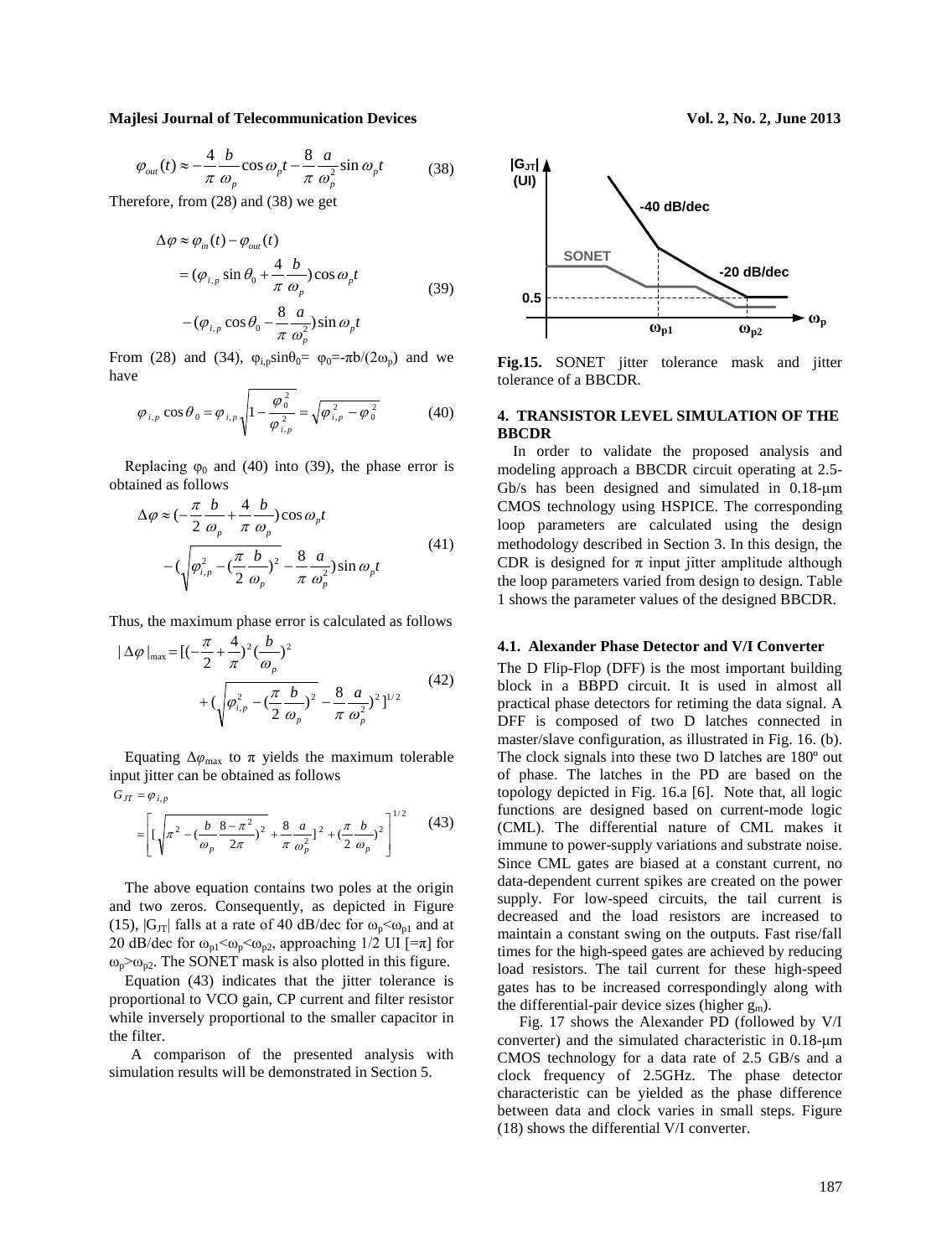| <b>SONET</b>   | $OC-48$             |
|----------------|---------------------|
| $f_{\rm C}$    | $2$ MHz             |
| $C_{p}$        | 400 pf              |
| $K_{VCO}$      | 200MHz/V            |
| $\mathfrak{a}$ | $-6.7\times10^{13}$ |
| h              | $-23.7\times10^{6}$ |
|                | $270\mu A$          |
| $R_{\rm P}$    | $0.5K\Omega$        |
| R              | $140 \Omega$        |
|                | $1.5$ nH            |

**Table1.** Designed BBCDR Loop Parameters

# **4.2. VCO**

The VCO and the buffer are shown in Fig. 19. The VCO is an LC oscillator with accumulation-mode MOS varactors for frequency tuning. The buffer should provide desirable output common mode level and output swing for clock while isolating the VCO from PD. To determine  $\omega_{\rm osc}$ , each inductor is modeled by a simple parallel network of  $L_p$  and R, where R represents the loss. Defining  $Q=R/L_p\omega_{osc}$ , can be defined to have [7]

$$
\omega_{osc} = \frac{1}{\sqrt{LC}} \sqrt{1 - \frac{1}{Q}} \tag{25}
$$

In this design, the *Q* of inductor is approximately 7. Figure (19.c) shows the VCO tuning characteristic. The VCO provided a tuning range of 0.28 GHz. It can be seen that the VCO gain is approximately 200 MHz/V. Finally, BBCDR has been simulated based on the BBCDR architecture as shown in Figure (20). Table 2 gives the details of the simulated BBPD and VCO simulations.

**Table2.** Simulated BBCDR Parameters

| Avco | $\approx 200$ MHz/V   |
|------|-----------------------|
|      | $\approx$ 270 $\mu$ A |

# **5. SIMULATION V.S. ANALYTICAL RESULTS 5.1. Jitter Transfer Simulations**

In order to achieve the jitter transfer characteristic through simulation, input data was applied with sinusoidal jitter and varying amplitude at frequencies from 50 kHz to 30 MHz and at each jitter frequency, the output jitter amplitude is obtained by  $\varphi_{\text{out}}=K_{VCO}[\text{V}_{\text{in}}]$ dt in lock state. For example, the jitter with an amplitude of 0.5UI and a frequency of 5MHz is applied as  $\varphi_{\text{in}} = \pi \sin(2\pi \times 5 \times 10^6 t)$ . Then, the magnitude of  $\varphi_{out}(t) = K_{VCO} V_{en}dt$  is measured which equals  $\varphi_{o,p}=1.2$ rad. After that, the  $\varphi_{o,p}/\varphi_{i,p}$  ratio is expressed in

dB, that is  $20\log(1.2/\pi)$  -8.35 dB. The output amplitude is also measured for other input frequencies in the same method and the  $\varphi_{o,p}/\varphi_{i,p}$  ratio is expressed in dB. Jitter transfer characteristic is obtained through connecting these points. Figure (21) plots the theoretical and simulated jitter transfer of the designed CDR. This plot reveals a -20dB/dec roll-off in terms of jitter frequency. A comparison between transistor level simulations and calculated values shows the accuracy of analytical equations. The calculated and simulated angular frequency value of the designed CDR is summarized in Table 3. Also, Table 4 shows the jitter peaking values for different input jitter amplitudes for the designed example. As predicted, the jitter peaking is less than 0.1dB.

**Table3.** The calculated and simulated angular frequency

| $\varphi_{\rm i,p}$ | $OC-48$    |           |  |
|---------------------|------------|-----------|--|
| (UI)                | calculated | simulated |  |
| በ ና                 | 2MHz       | 1.9MHz    |  |

**Table4.** The simulated jitter peaking for the designed example

|                     | Jitter Peaking (dB) |  |
|---------------------|---------------------|--|
| $\varphi_{\rm i,p}$ | $OC-48$             |  |
| (UI)                | simulated           |  |
| 0.5                 | 0.02                |  |

#### **5.2. Jitter Tolerance Simulation**

Jitter tolerance is a measure of the CDR capability in tolerating the input jitter and is usually achieved by applying a sinusoidal jitter with different amplitudes at a given frequency range. Thus, input data is applied with sinusoidal jitter in lock state and then, at a given jitter frequency, the amplitude of the input jitter,  $\varphi_{in}(t)$ , is increased and  $\Delta \varphi = \varphi_{\text{in}}(t) - \varphi_{\text{out}}(t)$  is obtain until the maximum phase difference become equal to  $\pi$ . Therefore, the maximum jitter amplitude, as a function of jitter frequency at which the maximum phase difference is equal to  $\pi$ , is called jitter tolerance. For example, for OC-48  $\varphi_{in} = \varphi_{i,p} \sin(2\pi \times 110 \times 10^3 t)$  is applied to input data in lock state and  $\varphi_{i,p}$  is gradually increased until  $\Delta \varphi_{\text{max}} = \pi$ . It can be seen that, in  $\varphi_{\text{i,p}} = 12 \text{UI} = 24\pi$ ,  $\Delta \varphi_{\text{max}} = \pi$  will take place. Therefore, the maximum tolerable input jitter amplitude for a jitter with the frequency of 110 KHz will be 12UI. This method is applied for different frequencies and the maximum tolerable  $\varphi$ <sub>i,p</sub> has been obtained for each frequency. The jitter tolerance curve is plotted by connecting these points. The simulated and calculated values of the maximum tolerable input jitter amplitudes for different jitter frequency are summarized in Table 5.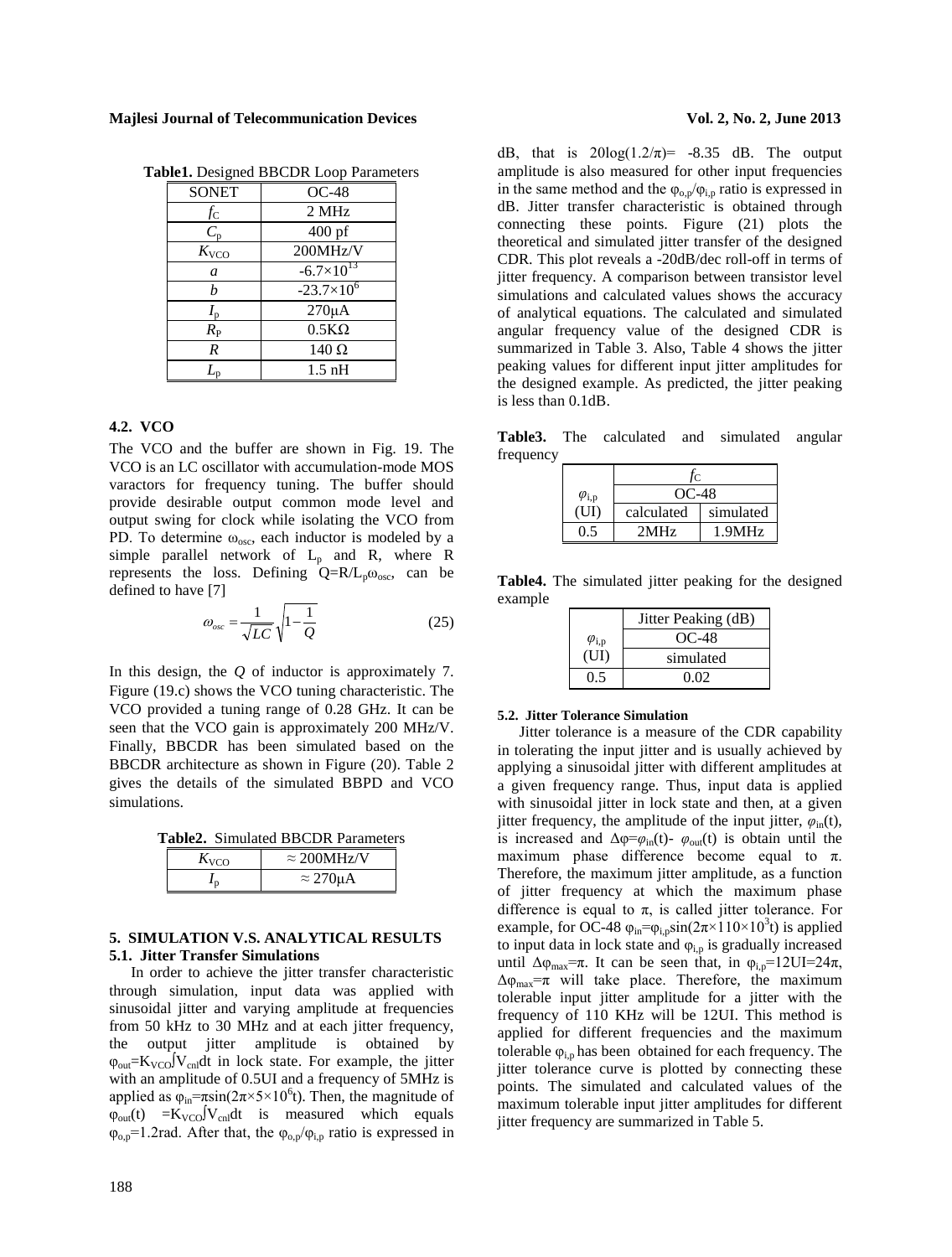

**Fig.16.** (a) Current steering differential D-latch (b) D flip-flop



**Fig.17.** (a) Alexander PD. (b) Simulated characteristic at transistor level.



**Fig.18.** Differential charge pump and loop filter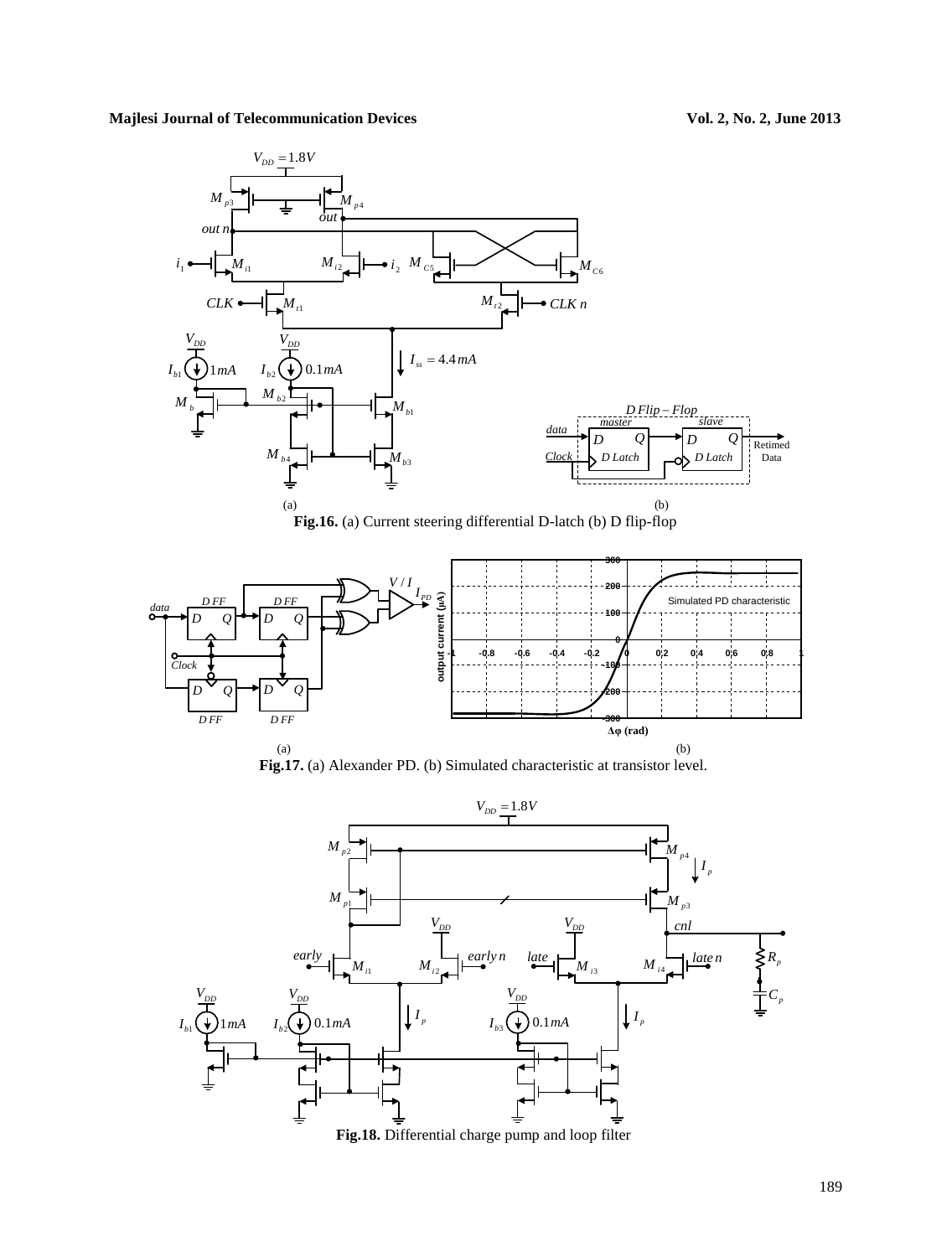

**Fig.19.** (a) LC cross-coupled VCO (b) Output buffer, (c) VCO tuning characteristic



**Fig. 20.** Schematic of simulated BBCDR



**Fig. 21.** Calculated (solid lines) and simulated (dashed lines) jitter transfer of SONET OC-48 for φi,p=π=0.5UI.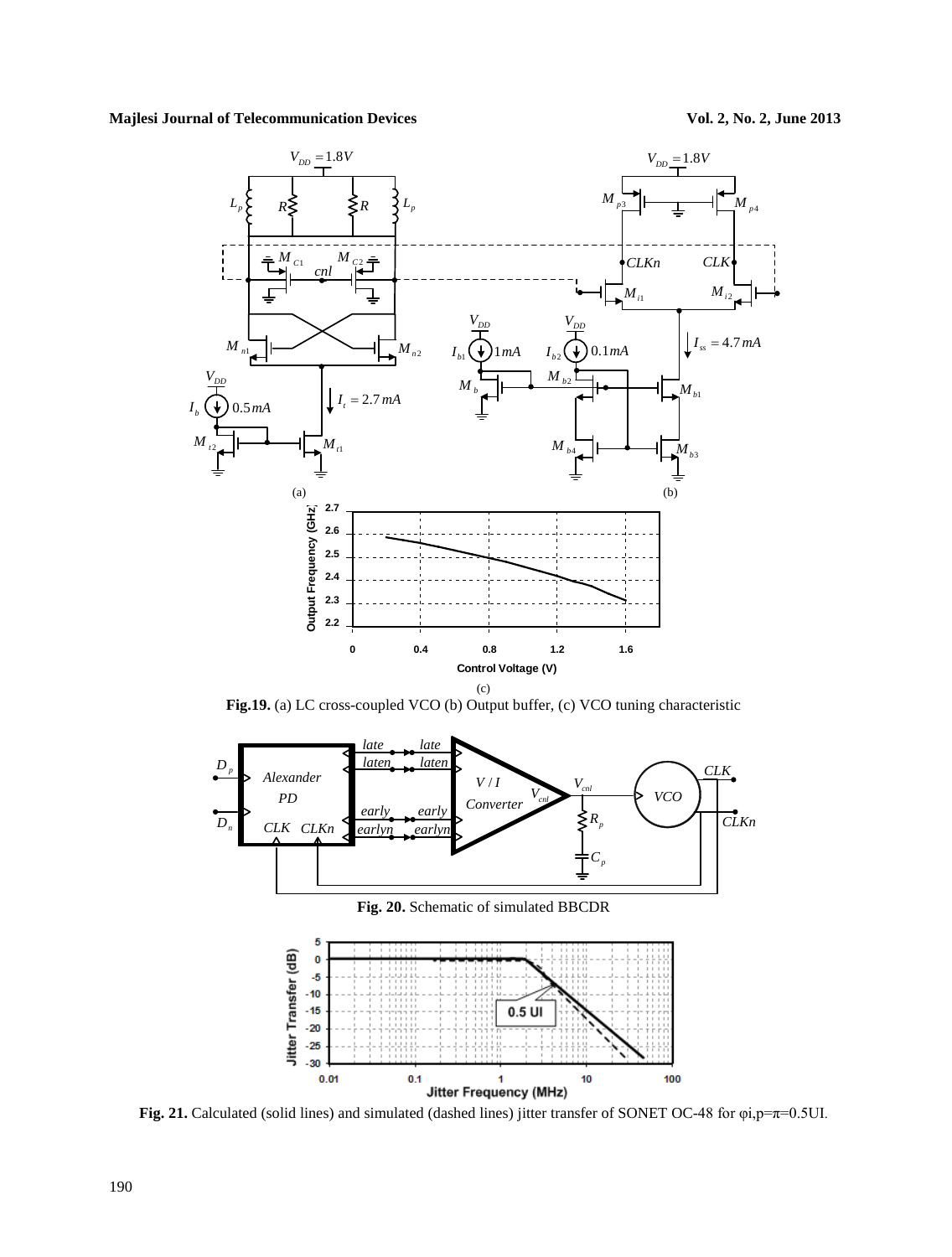**Table5.** Summary of the simulated and calculated Results

|                 | The frequency at which $\Delta \varphi_{\text{max}} = \pi$ |           |  |  |
|-----------------|------------------------------------------------------------|-----------|--|--|
| $\varphi_{i,p}$ | $OC-48$                                                    |           |  |  |
| (UI)            | calculated                                                 | simulated |  |  |
| 15              | 195KHz                                                     | 90KHz     |  |  |
| 12              | 225KHz                                                     | 110KHz    |  |  |
| 8               | 275KHz                                                     | 150KHz    |  |  |
| $\overline{c}$  | 750KHz                                                     | 580KHz    |  |  |
|                 | 1550KHz                                                    | 1350KHz   |  |  |

The calculated values of the jitter frequency are given by (24). Figure (22) shows the theoretical and simulated jitter tolerance of the designed CDR. As seen; the good agreement between the closed-form analytical expression (23) and the transistor level simulation results confirms the present analysis. Note that, the specification of jitter tolerance is compared by a mask as a function of the jitter frequency. Thus, the SONET mask for OC-48 is also shown in Figure (22), which shows that the SONET mask is satisfied.



**Fig.22.** Calculated (solid lines) and simulated (dashed lines) jitter tolerance of SONET OC-48.

#### **6. CONCLUSION**

Clock and data recovery (CDR) circuit using bangbang phase detector (BBPD) are widely used in communication systems mainly because of their highfrequency capabilities. However, bang-bang clock and data recovery (BBCDR) circuits are hard nonlinear systems due to the nonlinearity introduced by the binary phase detector (BPD). In this paper, first, architecture of BBCDR circuits is stated in addition to expressing basic concepts of clock and data recovery circuits. Since characteristics of frequency response of CDR are determined by jitter tolerance and jitter transfer characteristics, concepts of these characteristics are mentioned and the presented analyses are evaluated. The presented method is generally enough to be used for design of the BBCDR. The accuracy of the presented expressions is verified through transistor level simulation. Based on the presented tables and figures, it is clear that the results in this work would

help designers to optimize the jitter performance of the BBCDR in system level design.

#### **REFERENCES**

- [1] J. K. Kim, J. Kim, G. Kim and D. K. Jeong, **"A fully integrated 0.13-μm CMOS 40-Gb/s serial link transceiver,"** *IEEE J. Solid-State Circuits.*, vol. 44, no. 5, pp. 1510-1521, May. 2009.
- [2] N. Da Dalt, E. Thaller, P. Gregorius and L. Gazsi*.*, **"A compact triple-band low-jitter digital LC PLL with programmable coil in 130-nm CMOS,"** *IEEE J. Solid-State Circuits.*, vol. 40, no. 7, pp. 1482-1490, Jul. 2005.
- [3] Y. S. Seo, J. W. Lee, H. J. Kim, Ch. Yoo, J. J. Lee and Ch. S. Jeong, **"A 5-gbit/s clock and data recovery circuit with 1/8-rate linear phase detector in 0.18 μm CMOS technology,"** *IEEE Trans. Circuits Syst. II*, *Exp. Briefs*, vol. 56, no. 1, pp. 6-10, Jan. 2009.
- [4] B. Razavi, **"Challenges in the design of high-speed clock and data recovery circuits,"** *IEEE Commun. Mag.,*vol 40, no. 8, pp. 94-101, Aug. **2002**.
- [5] B. Razavi, **Design of Integrated Circuit for Optical Communications***,* First Ed., New York: McGraw Hill, 2003.
- [6] J. Savoj and B. Razavi, **"A 10Gb/s CMOS clock and data recovery circuit with a Half-Rate Binary Phase/Frequency Detector,"** *IEEE J. Solid-State Circuits.*, vol.38, no.1, pp.13-21, Jan. 2003.
- [7] M. T. Hsieh and G. E. Sobelman, **"Architectures for Multi-Gigabit Wire-Linked Clock and Data Recovery,"** *IEEE Circuits and systems magazine.*, pp.45-57, fourth quarter 2008.
- [8] J. L. Sonntag and J. Stonick, **"A Digital Clock and Data Recovery Architecture for Multi-Gigabit/s Binary Links,"** *IEEE J. Solid-State Circuits.*, vol.41, no.8, pp.1867-1875, Aug. 2006.
- [9] S. Tertinek, J. P. Gleeson and O. Feely, **"Binary Phase Detector Gain in Bang-Bang Phase-Locked Loops With DCO Jitter,"** *IEEE Trans. Circuits and Syst. II*., vol.57, no.12, pp. 941-945, Dec. 2010.
- [10] N. Da Dalt, **"Markov chains-based derivation of the phase detector gain in bang-bang PLLs,"** *IEEE Trans. Circuits and Syst. II, Exp. Briefs*, vol. 53, no. 11, pp. 1195–1199, Nov. 2006.
- [11] B. Chun and M. P. Kennedy, **"Statistical properties of first-order bang-bang PLL with nonzero loop delay,"** *IEEE Trans. Circuits and Syst. II, Exp. Briefs*, vol. 55, no. 10, pp. 1016–1020, Oct. 2008.
- [12] S. Tertinek, J. P. Gleeson, and O. Feely, **"Statistical analysis of first-order bang-bang phase-locked loops using sign-dependent random walk theory,"** *IEEE Trans. Circuits Syst. I, Reg. Papers*, vol. 57, no. 9, pp. 2367–2380, Sep. 2010.
- [13] F. A. Musa and A. C. Carusone, **"Modeling and design of multilevel bang-bang CDRs in the presence of ISI and noise,"** *IEEE Trans. Circuits Syst. I, Reg. Papers*, vol. 54, no. 10, pp. 2137–2147, Oct. 2007.
- [14] S. Tertinek and O. Feely,**"Output-jitter performance of second-order digital bang-bang phase-locked loops with nonaccumulative reference clock jitter,"**